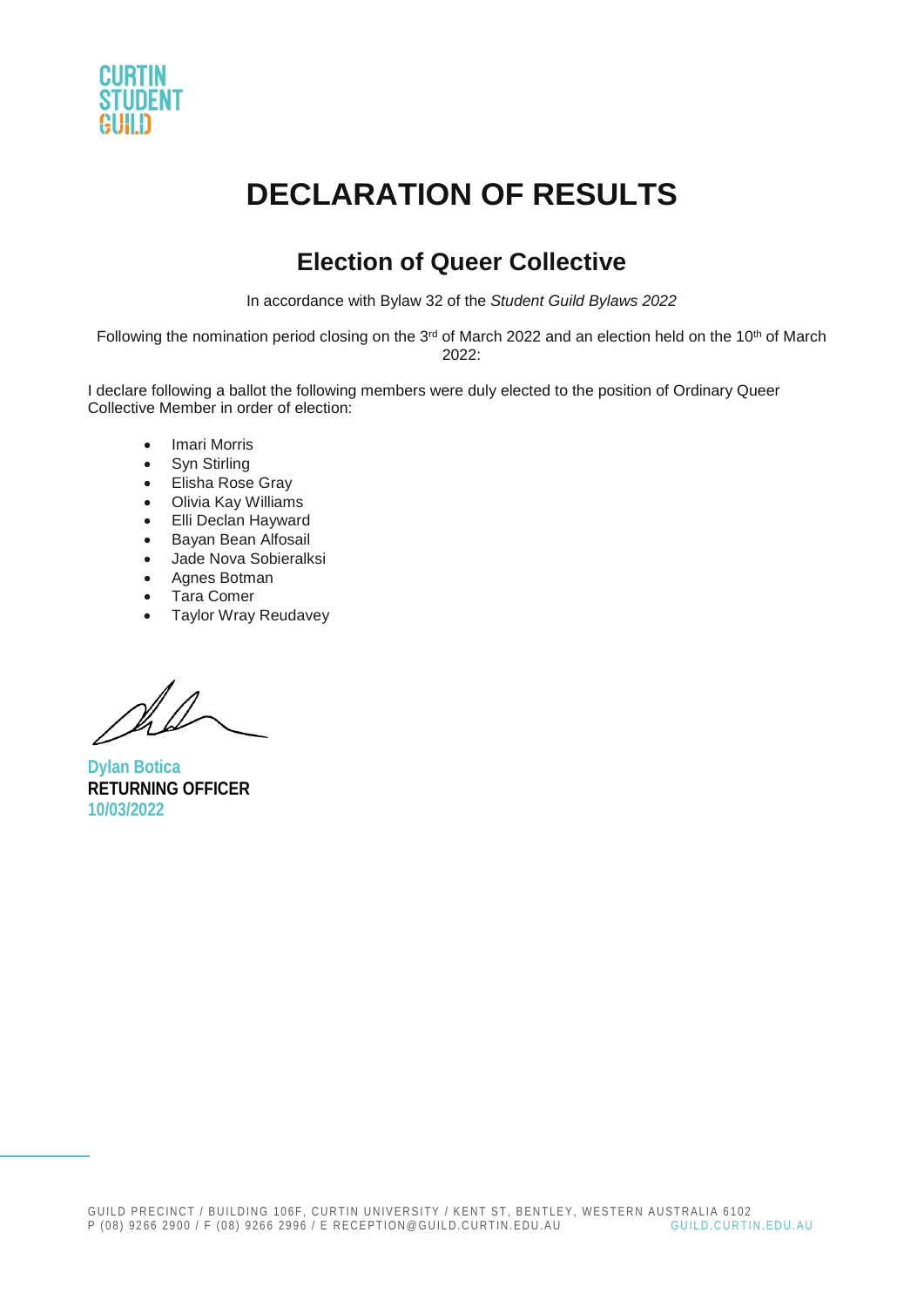

### **Election of Women's Collective**

In accordance with Bylaw 32 of the *Student Guild Bylaws 2022*

Following the nomination period closing on the 3<sup>rd</sup> of March 2022 and an election held on the 10<sup>th</sup> of March  $2022$ 

I declare following a ballot the following members were duly elected to the position of Ordinary Women's Collective Member in order of election:

- Veronika Gobba
- Olivia Kay Williams
- Aleena Shaji
- Syn Stirling
- Sarah Ong
- Imari Morris
- Tara Comer
- Saba Mehdi
- Bayan Bean Alfosail
- Piper Williams

 $\mathbb{Z}$ k

**Dylan Botica RETURNING OFFICER 10/03/2022**

GUILD PRECINCT BUILDING 106F, CURTIN UNIVERSITY KENT ST, BENTLEY, WESTERN AUSTRALIA 6102

P (08) 9266 2900 F (08) 9266 2996 E RECEPTION@GUILD.CURTIN.EDU.AU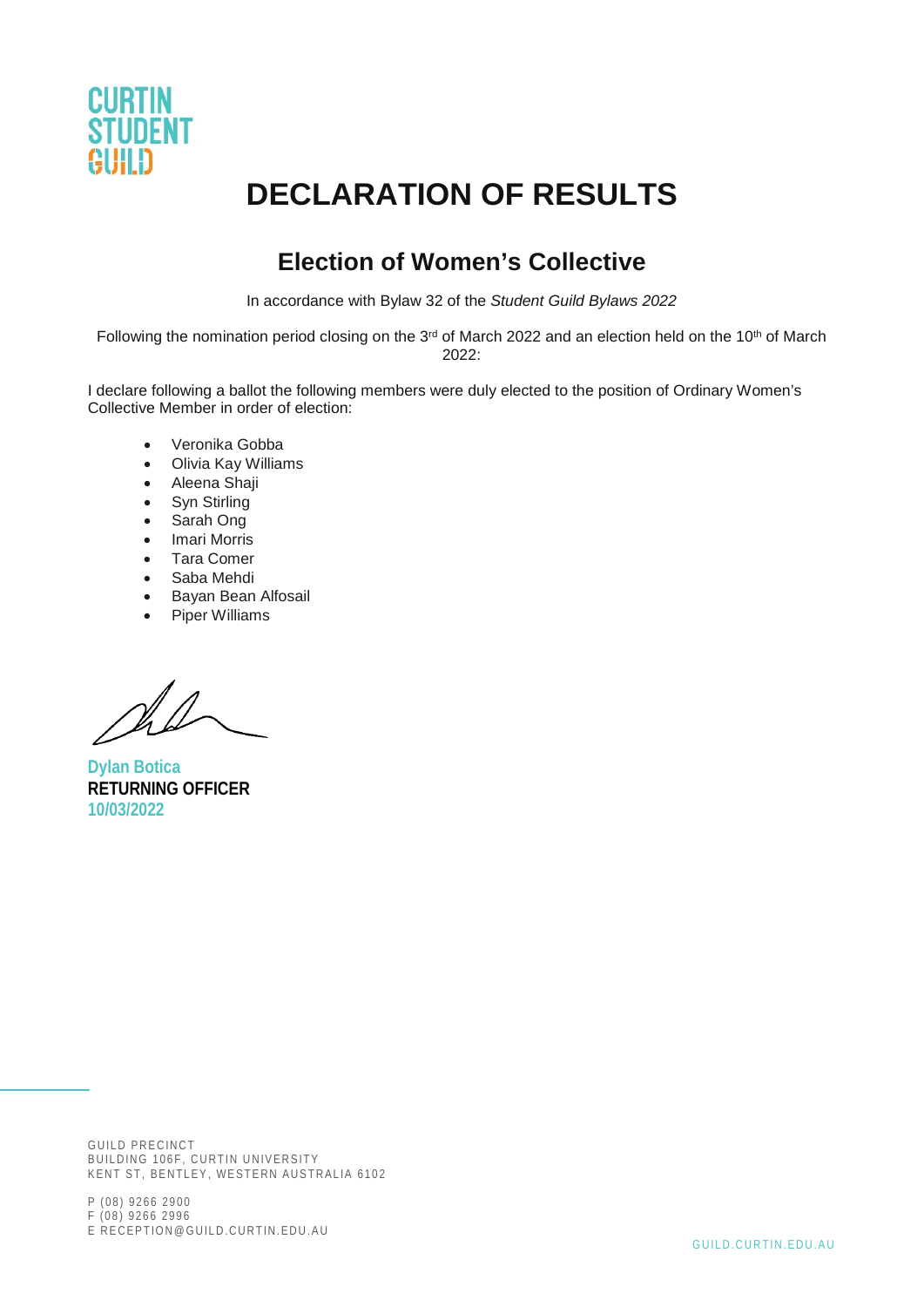

### **Election of First Year Committee**

In accordance with Bylaw 32 of the *Student Guild Bylaws 2022*

Following the nomination period closing on the 3<sup>rd</sup> of March 2022 and an election held on the 10<sup>th</sup> of March  $2022$ 

I declare following a ballot the following candidates were duly elected to the positions of First Year Committee:

- Business and Law Representatives
	- o Samantha Shillington
	- o Ai Leng Lee
- Engineering Representatives
	- o Zhongzheng Max Zhang
		- o Aleena Shaji
- Science Representatives
	- o Jessica Sarich
	- o Zoe Christina Rose
- Health Sciences Representatives
	- o Vienna Spencer-Jones
	- o Tara Comer
- Humanities Representatives
	- o Hannah Alapatt
	- o Suzanne Rodrigues

**Dylan Botica RETURNING OFFICER 11/03/2022**

GUILD PRECINCT BUILDING 106F, CURTIN UNIVERSITY KENT ST, BENTLEY, WESTERN AUSTRALIA 6102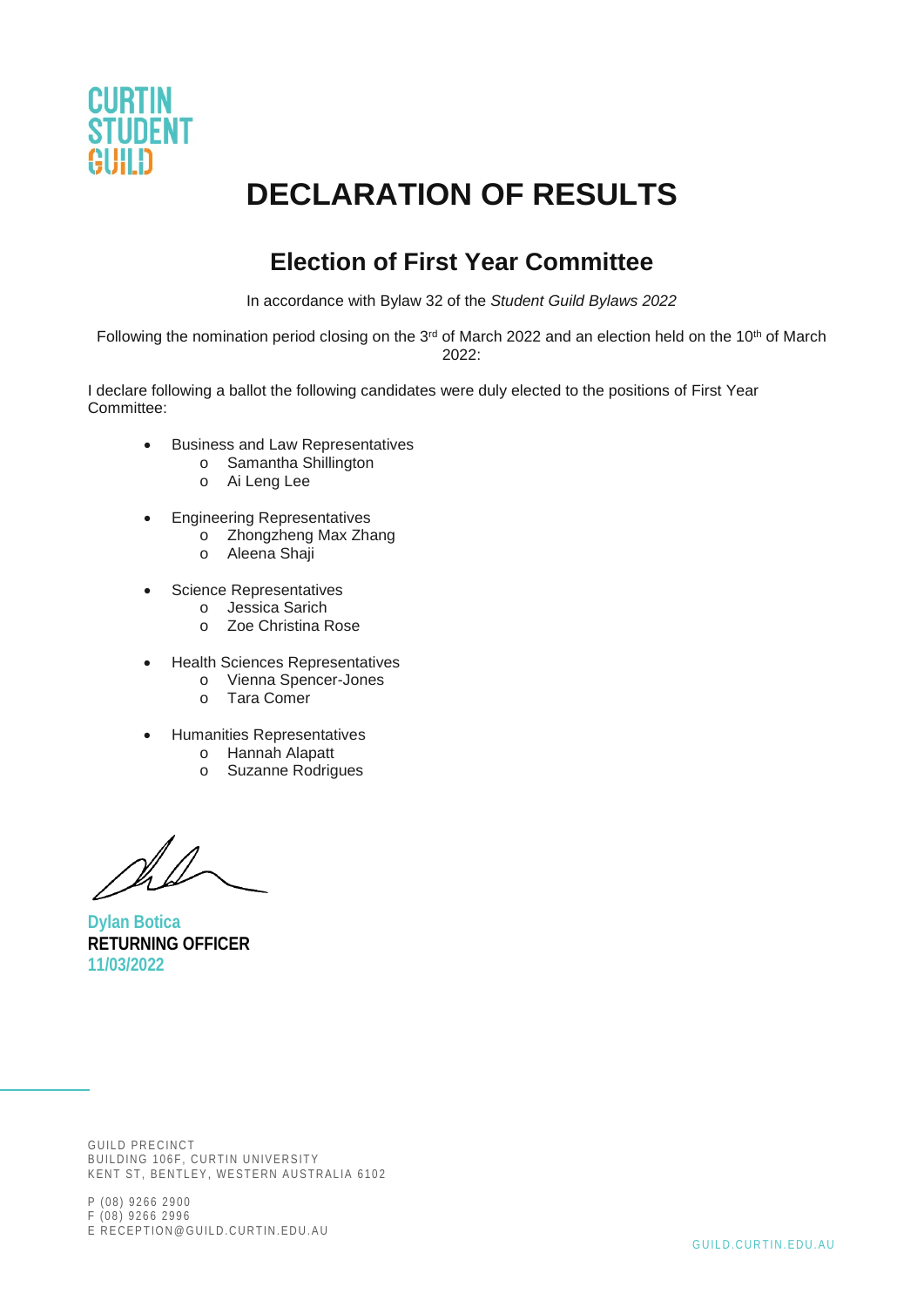

#### **Election of Postgraduate Student Committee**

In accordance with Bylaw 32 of the *Student Guild Bylaws 2022*

Following the nomination period closing on the 3<sup>rd</sup> of March 2022 and an election held on the 10<sup>th</sup> of March  $2022$ 

I declare following a ballot the following candidates were duly elected to the positions of Postgraduate Student Committee:

- o Vice President Coursework
	- **Timothy Ian McDougal**
- o Vice President Research
	- **Jessica Frigger**
- o Secretary
	- William Lesmana Setiawan
- o Science and Engineering Representative **Mitchell Craig**
- o Business and Law Representative
	- **Avin Sharma**
- o Health Sciences Representative
	- **•** Debs Devahuti Chaliha
- o Councillors
	- Carlos Tabora Villamayor
	- Yawen Liang<br>■ Alphy Chacke
	- Alphy Chacko
	- **Mitra Elmi**
	- Ashok Radhakrishnan

The following candidate was elected prior to a ballot being held:

- o Humanities Representative
	- **Siana Wardell**

**Dylan Botica RETURNING OFFICER 11/03/2022**

GUILD PRECINCT BUILDING 106F, CURTIN UNIVERSITY KENT ST, BENTLEY, WESTERN AUSTRALIA 6102

P (08) 9266 2900 F (08) 9266 2996 E RECEPTION@GUILD.CURTIN.EDU.AU